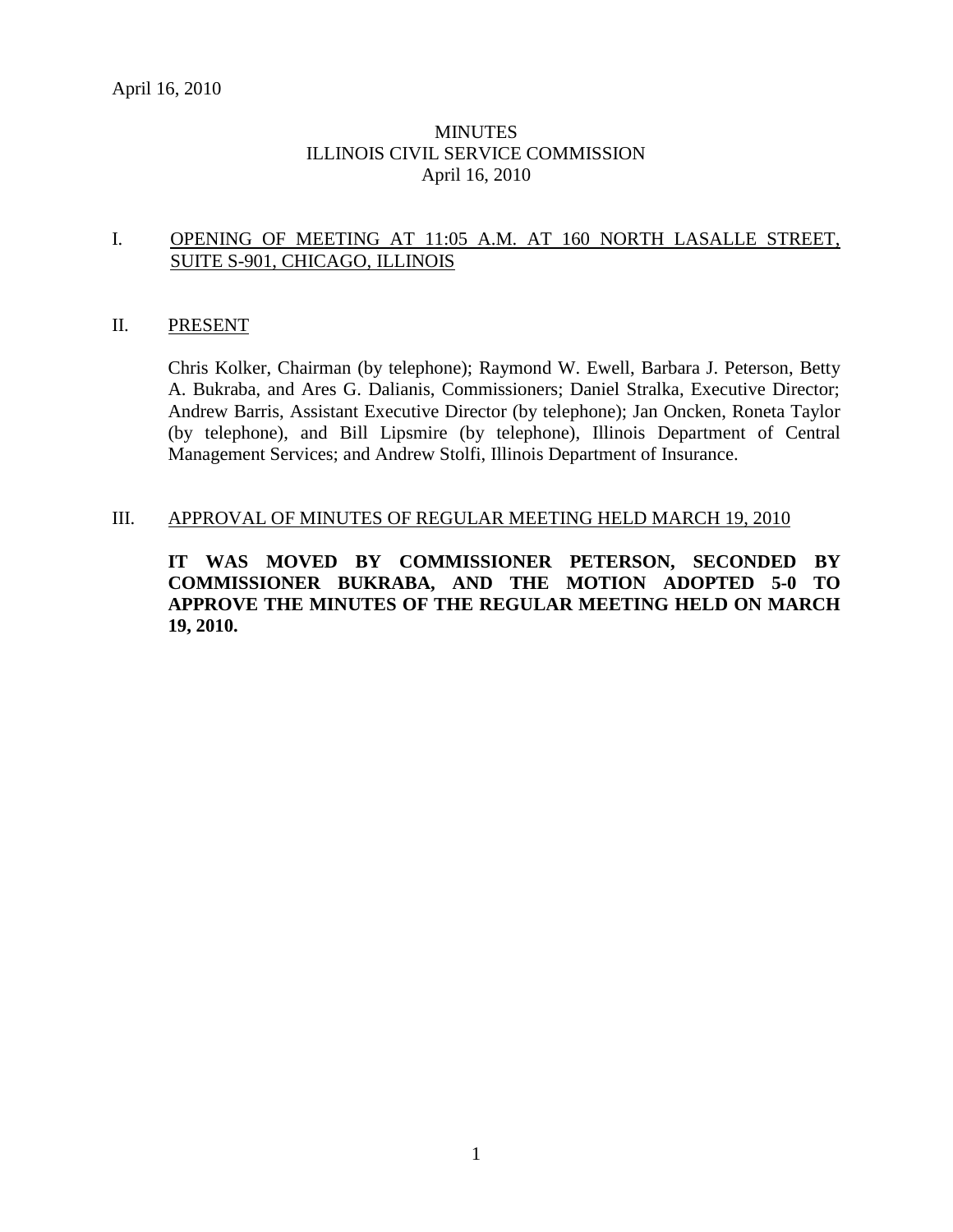#### IV. **EXEMPTIONS UNDER SECTION 4d(3) OF THE PERSONNEL CODE**

# A. Report on Exempt Positions

| <u>Agency</u>                         | Total<br><b>Employees</b> | No. of Exempt<br>Positions |
|---------------------------------------|---------------------------|----------------------------|
|                                       |                           |                            |
|                                       |                           |                            |
|                                       |                           |                            |
|                                       |                           |                            |
|                                       |                           |                            |
| Children and Family Services 3,016 48 |                           |                            |
|                                       |                           |                            |
|                                       |                           |                            |
|                                       |                           |                            |
|                                       |                           |                            |
|                                       |                           |                            |
|                                       |                           |                            |
|                                       |                           |                            |
|                                       |                           |                            |
|                                       |                           |                            |
|                                       |                           |                            |
|                                       |                           |                            |
|                                       |                           |                            |
|                                       |                           |                            |
|                                       |                           |                            |
|                                       |                           |                            |
|                                       |                           |                            |
|                                       |                           |                            |
|                                       |                           |                            |
|                                       |                           |                            |
|                                       |                           |                            |
|                                       |                           |                            |
|                                       |                           |                            |
|                                       |                           |                            |
|                                       |                           |                            |
|                                       |                           |                            |
|                                       |                           |                            |
|                                       |                           |                            |
|                                       |                           |                            |
|                                       |                           |                            |
|                                       |                           |                            |
|                                       |                           |                            |
|                                       |                           |                            |
|                                       |                           |                            |
|                                       |                           |                            |
|                                       |                           |                            |
|                                       |                           |                            |
|                                       |                           |                            |
|                                       |                           |                            |
|                                       |                           |                            |
|                                       |                           |                            |
|                                       |                           |                            |
|                                       |                           |                            |
|                                       |                           |                            |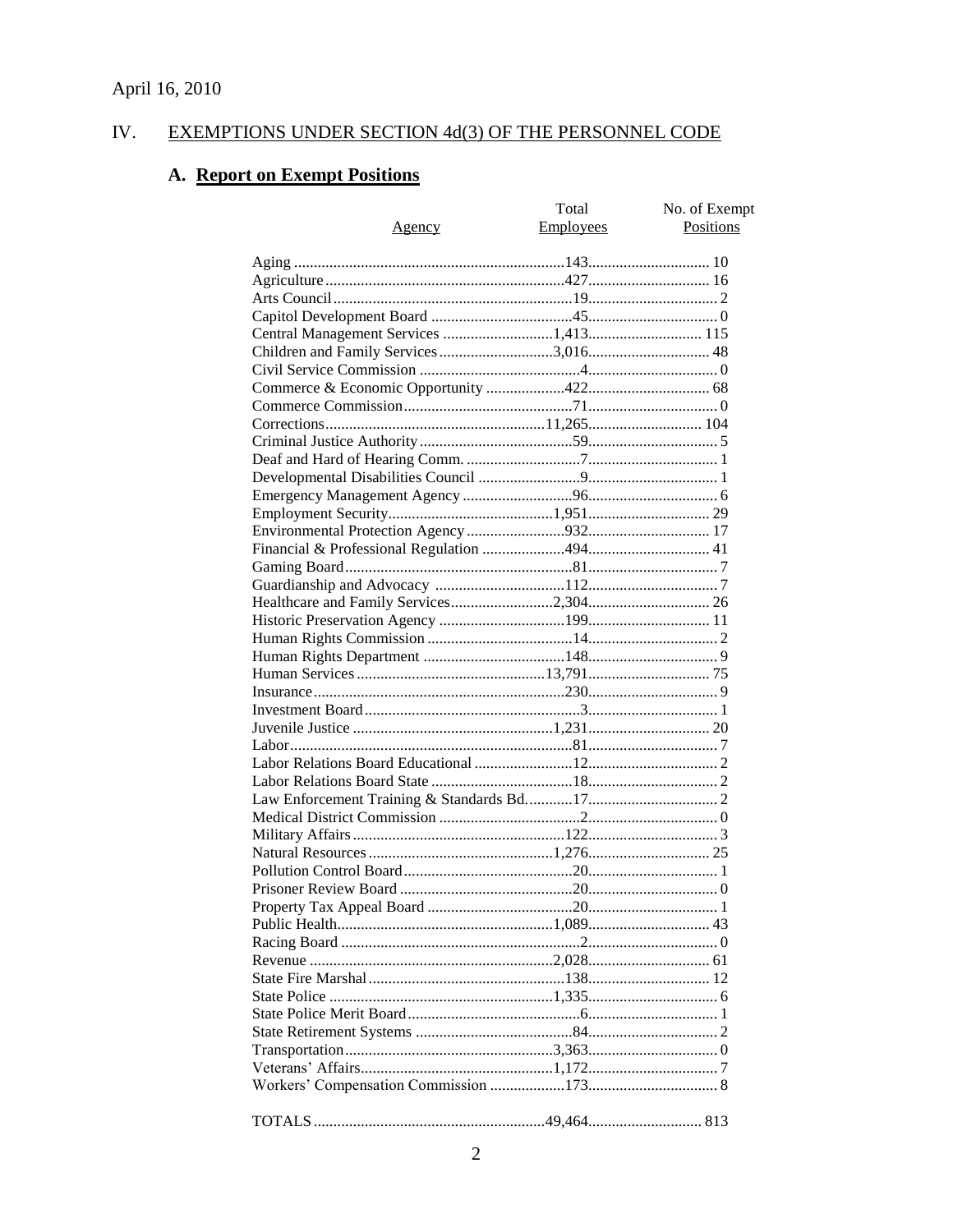### **B. Governing Rule – Section 1.142 Jurisdiction B Exemptions**

- a) The Civil Service Commission shall exercise its judgment when determining whether a position qualifies for exemption from Jurisdiction B under Section 4d(3) of the Personnel Code. The Commission will consider any or all of the following factors inherent in the position and any other factors deemed relevant to the request for exemption:
	- 1) The amount and scope of principal policy making authority;
	- 2) The amount and scope of principal policy administering authority;
	- 3) The amount of independent authority to represent the agency, board or commission to individuals, legislators, organizations or other agencies relative to programmatic responsibilities;
	- 4) The capability to bind the agency, board or commission to a course of action;
	- 5) The nature of the program for which the position has principal policy responsibility;
	- 6) The placement of the position on the organizational chart of the agency, board or commission;
	- 7) The mission, size and geographical scope of the organizational entity or program within the agency, board or commission to which the position is allocated or detailed.
- b) The Commission may, upon its own action after 30 days notice to the Director of Central Management Services or upon the recommendation of the Director of the Department of Central Management Services, rescind the exemption of any position that no longer meets the requirements for exemption set forth in subsection (a). However, rescission of an exemption shall be approved after the Commission has determined that an adequate level of managerial control exists in exempt status that will insure responsive and accountable administrative control of the programs of the agency, board or commission.
- c) For all positions currently exempt by action of the Commission, the Director of Central Management Services shall inform the Commission promptly in writing of all changes in essential functions, reporting structure, working title, work location, position title, position number or specialized knowledge, skills, abilities, licensure or certification.
- d) Prior to granting an exemption from Jurisdiction B under Section 4d(3) of the Personnel Code, the Commission will notify the incumbent of the position, if any, of its proposed action. The incumbent may appear at the Commission meeting at which action is to be taken and present objections to the exemption request.

(Source: Amended at 34 Ill. Reg. 3485, effective March 3, 2010)

\* \* \*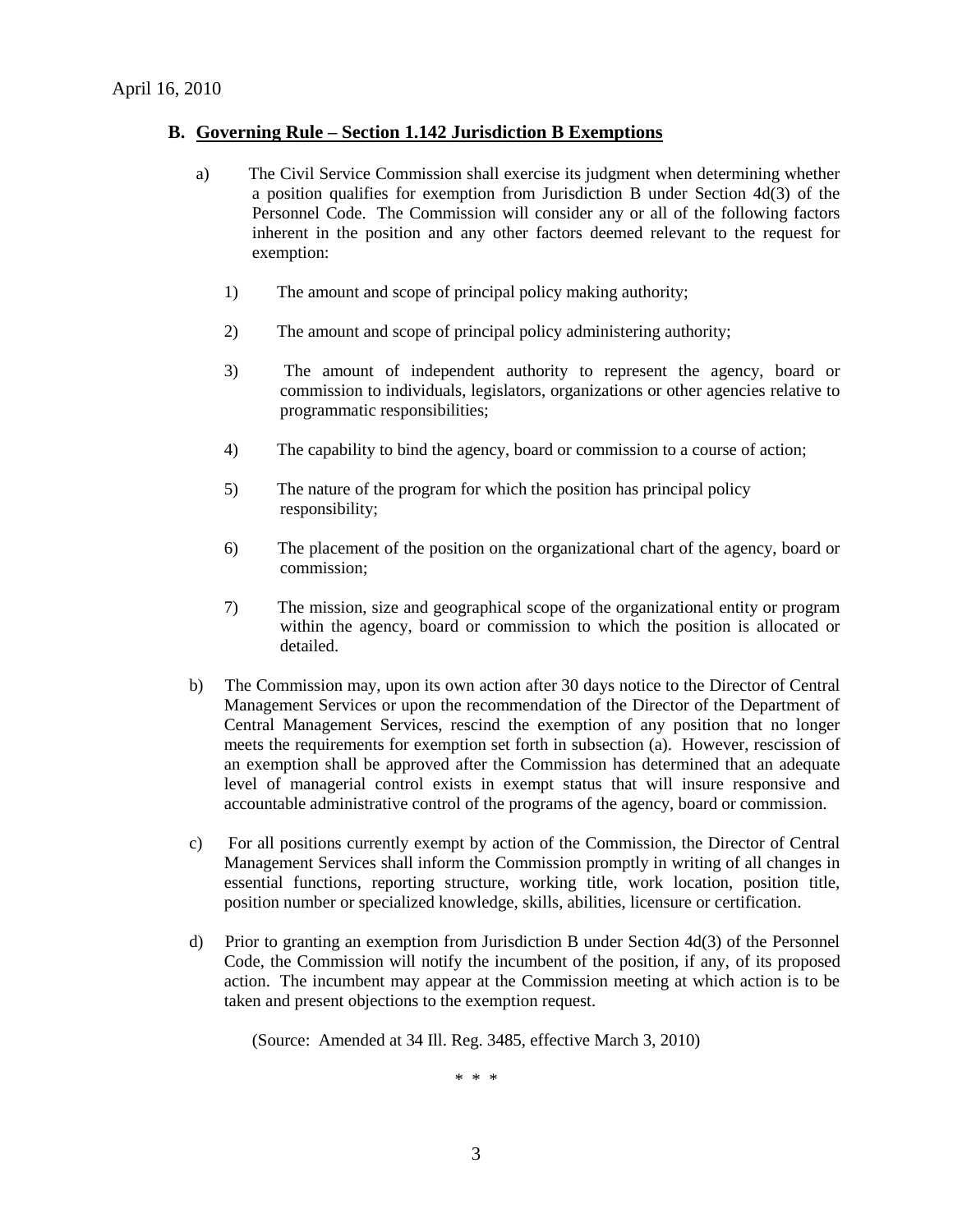### C. **Requests for 4d(3) Exemption**

- As to Item C1, Executive Director Stralka reported that this request is for the Health Care Insurance Exchange Program Director in the Department of Insurance, a position that reports to the Director. This is a new program required by the Patient Protection and Affordable Care Act, commonly known as federal health care reform. This Exchange will essentially act as a clearinghouse for private health insurance policies that will be offered to the State's residents in accordance with the mandates of this new legislation and must be up and running by January 1, 2014. This position will have principal policy responsibility for all aspects of the Exchange from initial development to staffing to overseeing its operating goal – ensuring that it meets the requirements of the federal legislation by providing health insurance options for qualifying Illinois residents. For these reasons, Staff recommended approval of this request.
- As to Item C2, this request is for the Health Information Technology Exchange  $\bullet$ Program Director in the Department of Insurance, a position that also reports to the Director. This program is related to federal health care reform only in that it will direct the health information technology aspects of Health Insurance Exchange for the agency, but this program is more directly a result of the American Recovery and Reinvestment Act. This Act provided funds to develop a statewide Health Insurance Exchange which will allow healthcare providers to share a variety of health information electronically. To that end, the Governor signed Executive Order 2010-1 which created the Illinois Office of Health Information Technology. The Executive Order provides that the Office will use existing state resources and employees in support of its mission to promote the development and implementation of this technology. It is anticipated that this will result in the creation of a state authority to facilitate the secure exchange of electronic health records including patient insurance records. There presently is pending legislation – HB6441 – which would create this state authority. All this activity makes it clear that the creation of a Health Information Exchange is going to be a major initiative of the State of Illinois.

As to this position, it will have principal policy formulation and implementation authority within the agency for developing and managing its programs related to the inclusion of insurance information within this Exchange. For these reasons, Staff recommended approval of this request. However, there is much left unsettled with this new initiative. For example, even though this position has statewide responsibilities, they are limited to the Department of Insurance. It will not be serving as the head of the Illinois Office of Health Information Technology. HB6441 – which is not yet law – would create a 13-member Health Information Exchange Authority and this position would be the agency's representative on this body. The amount of influence this Authority or the Office of Health Information Technology will have on this initiative is simply unknown at this early stage.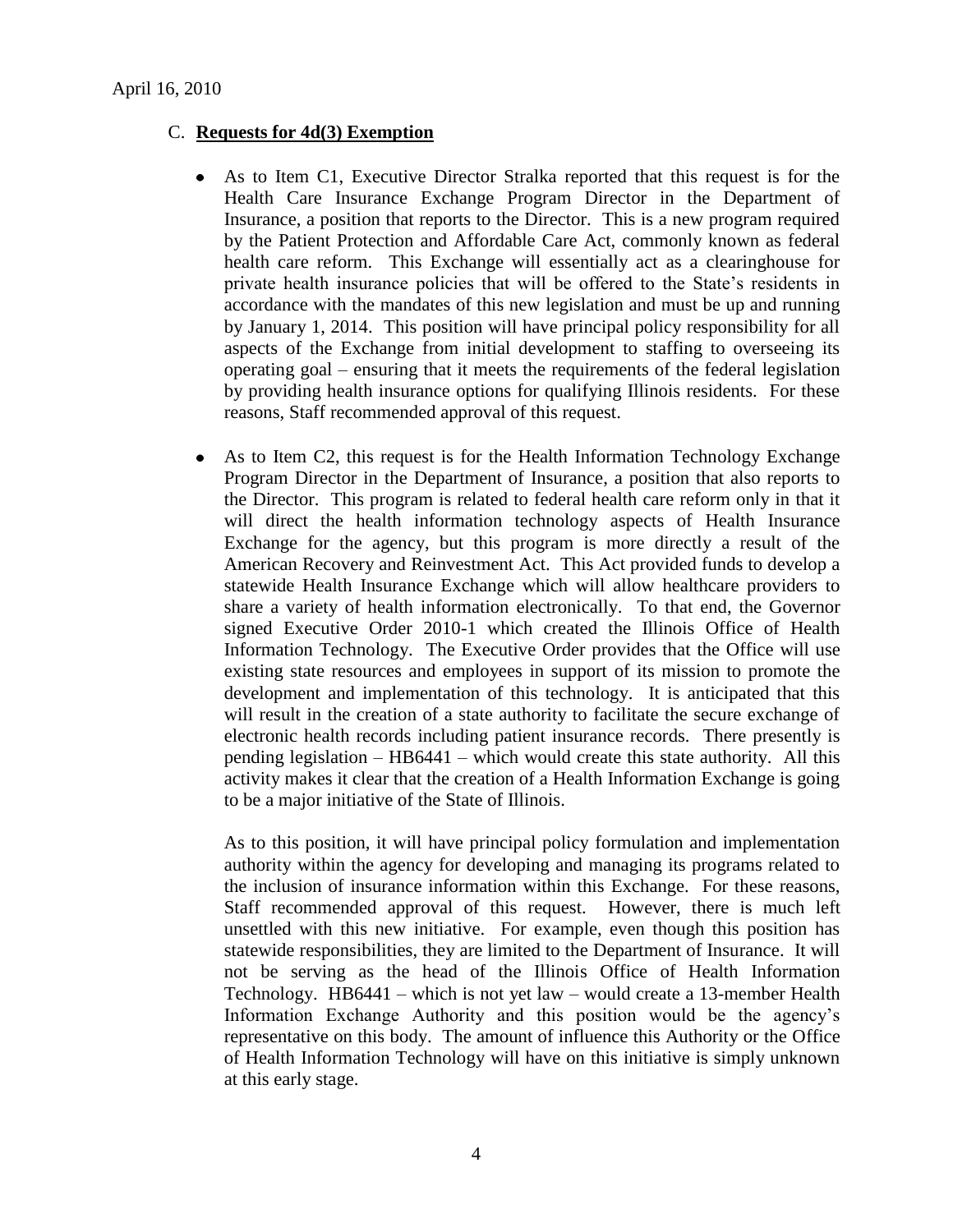$\overline{a}$ 

For this reason, Staff recommended that this exemption be limited to two years while the statewide organizational structure develops as that may impact its eligibility for continued exemption. The agency had no objection to this limitation.

Commissioner Peterson inquired of the professional background required for this position. Executive Director Stralka responded that at the present time, the requirements are more generic, similar to any management professional, but may end up requiring more of a technical background as the initiative moves forward. Director of Insurance Michael McRaith appeared subsequent to this presentation to respond to any questions the Commissioners may have had and to thank the Commissioners for their consideration of these requests.

# **IT WAS MOVED BY COMMISSIONER DALIANIS, SECONDED BY COMMISSIONER EWELL, AND THE MOTION ADOPTED 5-0 TO GRANT THE REQUESTS FOR 4D(3) EXEMPTION FOR THE FOLLOWING POSITIONS:**

#### **The following 4d(3) exemption requests were granted on April 16, 2010:**

| <b>Position Number</b>  | 40070-14-30-000-00-01                           |
|-------------------------|-------------------------------------------------|
| Position Title          | Senior Public Service Administrator             |
| Bureau/Division         | <b>Administrative Office</b>                    |
| <b>Functional Title</b> | Health Care Insurance Exchange Program Director |
| Incumbent               | Vacant                                          |
| Supervisor              | Director                                        |
| Location                | <b>Cook County</b>                              |

#### **C1. Illinois Department of Insurance**

### **C2. Illinois Department of Insurance<sup>1</sup>**

| <b>Position Number</b>  | 40070-14-40-000-00-01                                   |
|-------------------------|---------------------------------------------------------|
| <b>Position Title</b>   | Senior Public Service Administrator                     |
| Bureau/Division         | <b>Administrative Office</b>                            |
| <b>Functional Title</b> | Health Information Technology Exchange Program Director |
| Incumbent               | Vacant                                                  |
| Supervisor              | Director                                                |
| Location                | <b>Sangamon County</b>                                  |

 $14d(3)$  exemption is granted for position 40070-14-40-000-00-01 (Illinois Department of Insurance, Health Information Technology Exchange Program Director) for a period of two years.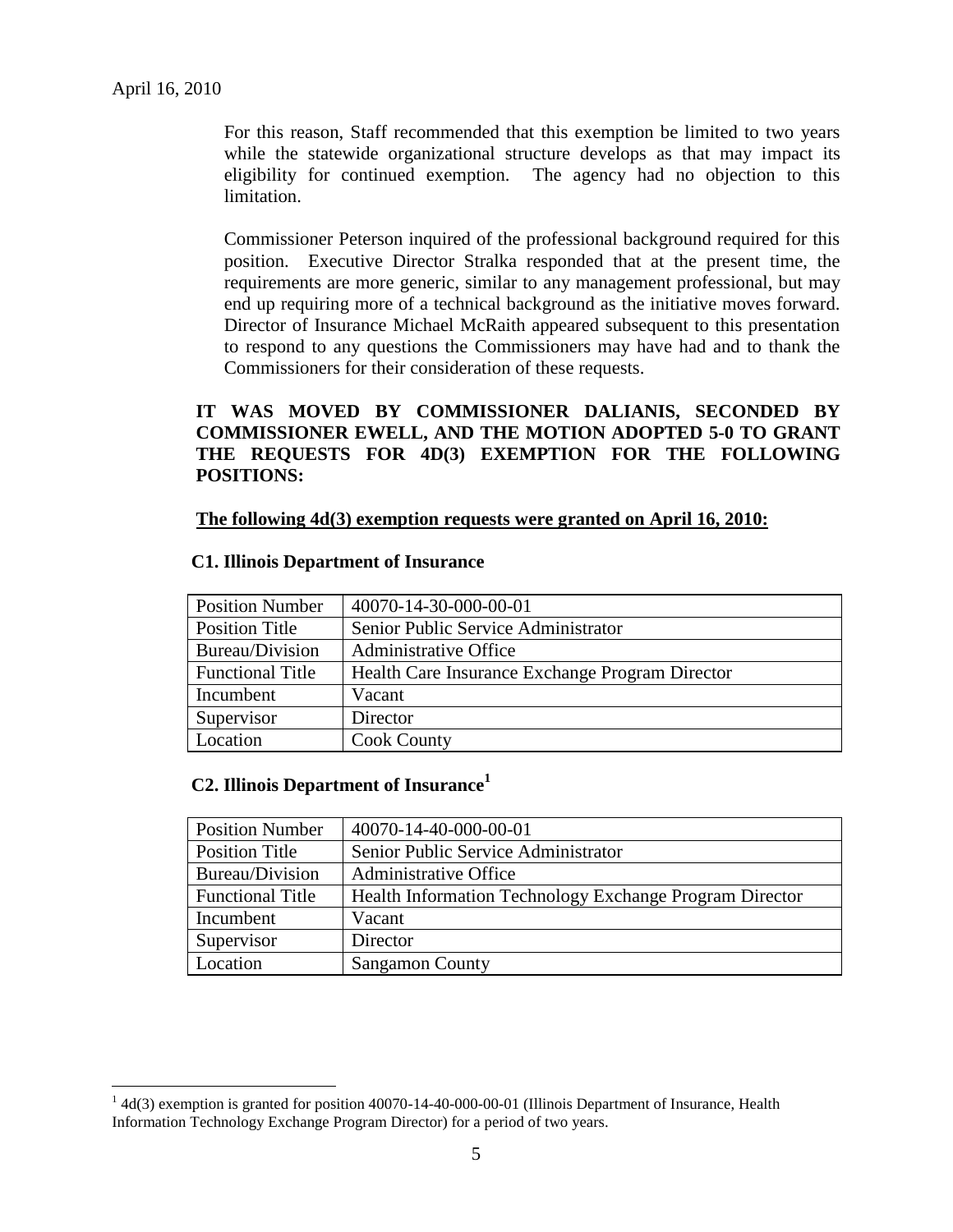April 16, 2010

### V. CLASS SPECIFICATIONS

**The following class titles were submitted for revision by the Director of Central Management Services:**

**A. Forensic Scientist Trainee Forensic Scientist I Forensic Scientist II Forensic Scientist III**

Staff Analysis: Regarding the Forensic Scientist classes, Assistant Executive Director Barris reported that the classes needed to be amended to include 9 hours of training mandated by FBI Quality Assurance standards.

**B. Mental Health Technician I Mental Health Technician II Mental Health Technician III Mental Health Technician IV Mental Health Technician V Mental Health Technician VI Mental Health Technician Trainee Security Therapy Aide I Security Therapy Aide II Security Therapy Aide III Security Therapy Aide IV Security Therapy Aide Trainee**

Staff Analysis: Regarding the Mental Health and Security Aide classes, the classes were amended to require a high school degree or equivalency for all classes in both series. Chairmen Kolker asked if persons already within the class would be required to complete the new required training. Bill Lipsmire from Central Management Services stated that the incumbents in these positions would not be required to undergo additional training because they would be "grandfathered" in the positions.

### **C. Veterans Service Officer**

Staff Analysis: Regarding the proposed amendment to the eligibility requirements to the Veterans Service Officer class, in 2004 it was initially proposed by the Illinois Department of Veterans' Affairs to describe a "time of hostility" in which a person must serve in the armed services during the "War on Terror" to begin on September 11, 2001 with an "indeterminate" ending date. In response to this proposal, the Commission Staff suggested that a specific ending period to the War on Terror be stated in the class specification so the eligibility requirement would not be open *ad infinitum* and the agency would update the class as needed. The agency agreed and periodically updated the "time of hostility" period for the "War on Terror" – most recently establishing December 31, 2008 as a specific ending date to the "War on Terror."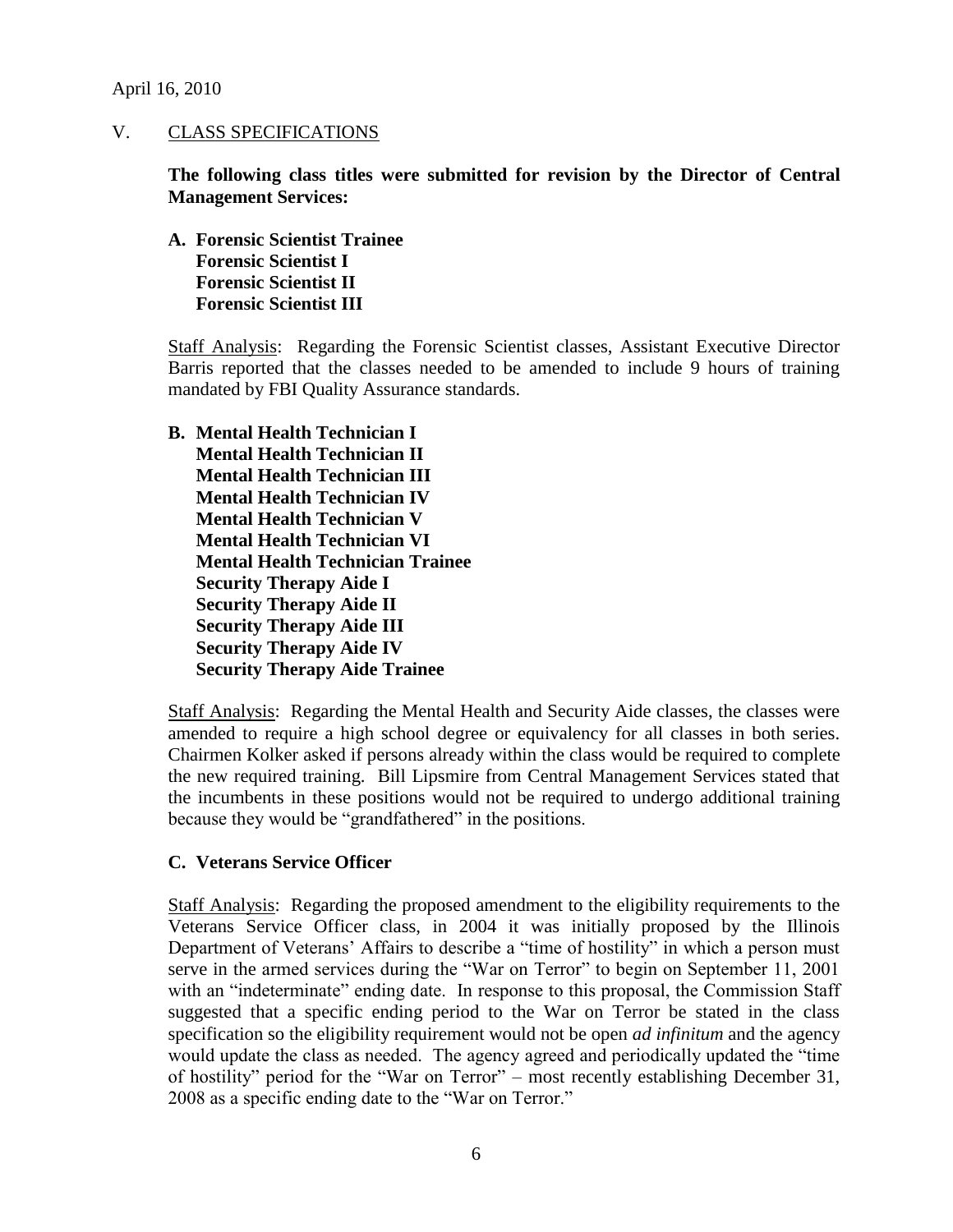However, the agency indicated in the most current proposed revision to the Veterans Service Officer class that establishing a specific ending date to the "War on Terror" was difficult to explain to proposed candidates when the hostilities were still ongoing. Moreover, establishing a specific ending date to the "War on Terror" when no such end existed might exclude, or dissuade, qualified candidates who met all of the other qualifications, i.e. in applying the current criteria, a veteran who served in Iraq or Afghanistan and was honorably discharged after serving six months in a "time of hostility" but would be automatically excluded from the position if the discharge occurred in the 16 month time period between January 1, 2009 and May 1, 2010. In order to insure precision in the description of the class requirements, the Illinois Department of Veterans' Affairs proposed that the end date for the "War on Terror" as a "time of hostility" be designated as "Ongoing Hostilities" to eliminate a gap that might prevent qualified candidates from applying for the Veterans Service Officer position.

Chairmen Kolker stated that the War on Terrorism is the same as the War on Drugs in that there might never be an end. Chairmen Kolker asked if there were statutory requirements to the class. Assistant Executive Director Barris indicated that the Department of Veterans Affairs Act (20 ILCS 2805) outlined the conditions that must be met for the Service Officer.

# **IT WAS MOVED BY COMMISSIONER DALIANIS, SECONDED BY COMMISSIONER EWELL, AND THE MOTION ADOPTED 5-0 TO APPROVE THE REVISION OF THE FOLLOWING CLASS TITLES TO BE EFFECTIVE MAY 1, 2010:**

- **A. Forensic Scientist Trainee Forensic Scientist I Forensic Scientist II Forensic Scientist III**
- **B. Mental Health Technician I Mental Health Technician II Mental Health Technician III Mental Health Technician IV Mental Health Technician V Mental Health Technician VI Mental Health Technician Trainee Security Therapy Aide I Security Therapy Aide II Security Therapy Aide III Security Therapy Aide IV Security Therapy Aide Trainee**
- **C. Veterans Service Officer**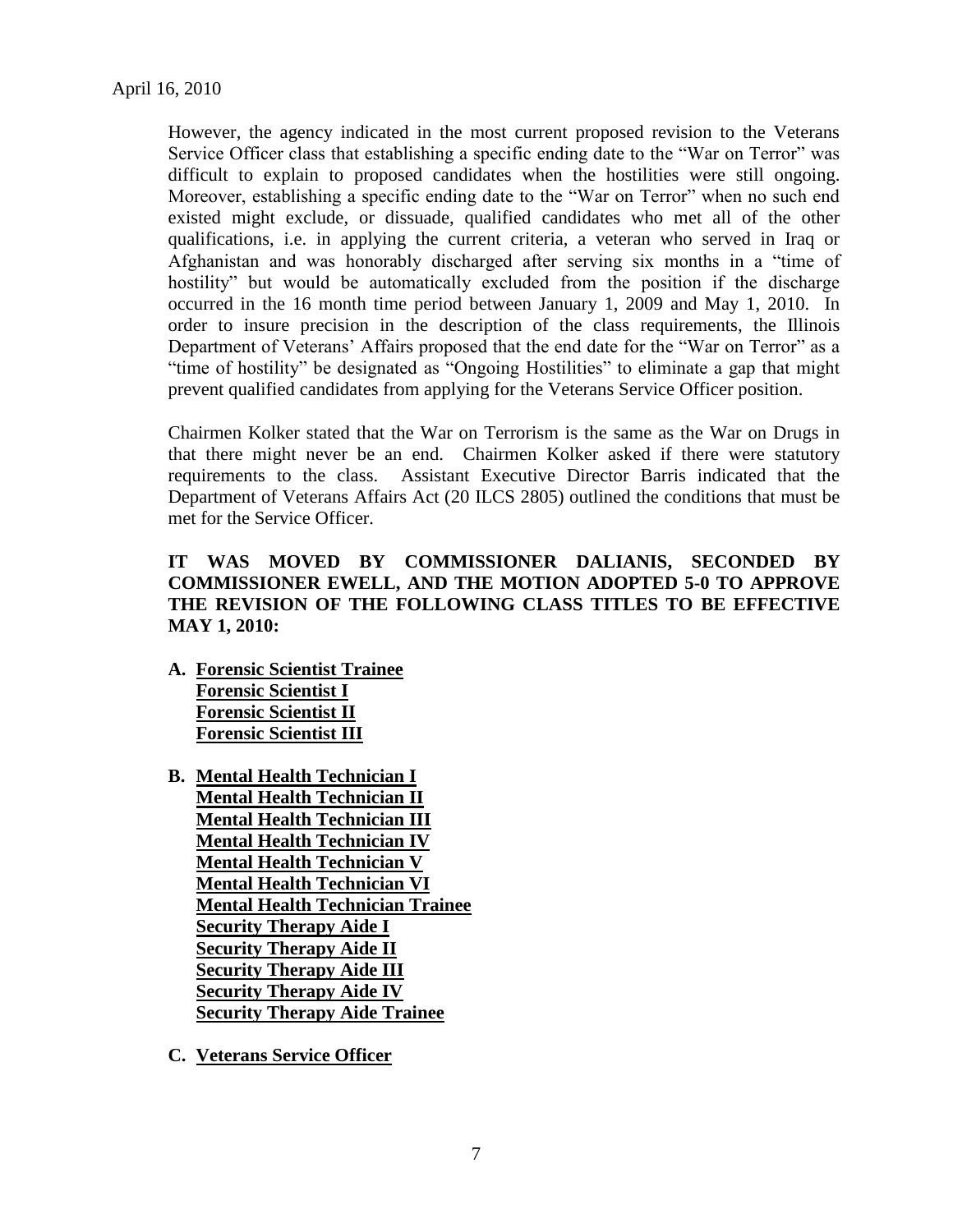**IT WAS MOVED BY COMMISSIONER PETERSON, SECONDED BY COMMISSIONER DALIANIS, AND THE MOTION ADOPTED 5-0 TO DISAPPROVE ANY CLASS SPECIFICATIONS RECEIVED BY THE COMMISSION NOT CONTAINED IN THIS REPORT TO ALLOW ADEQUATE STUDY.** 

#### VI. MOTION TO GO INTO EXECUTIVE SESSION

**IT WAS MOVED BY COMMISSIONER PETERSON, SECONDED BY COMMISSIONER DALIANIS, AND BY ROLL CALL VOTE THE MOTION ADOPTED 5-0 TO HOLD AN EXECUTIVE SESSION PURSUANT TO SUBSECTIONS 2(c)(1), 2(c)(4), AND 2(c)(11) OF THE OPEN MEETINGS ACT.** 

| <b>KOLKER</b>   | YES.       | <b>EWELL</b>    | YES. |
|-----------------|------------|-----------------|------|
| <b>PETERSON</b> | YES.       | <b>DALIANIS</b> | YES  |
| <b>BUKRABA</b>  | <b>YES</b> |                 |      |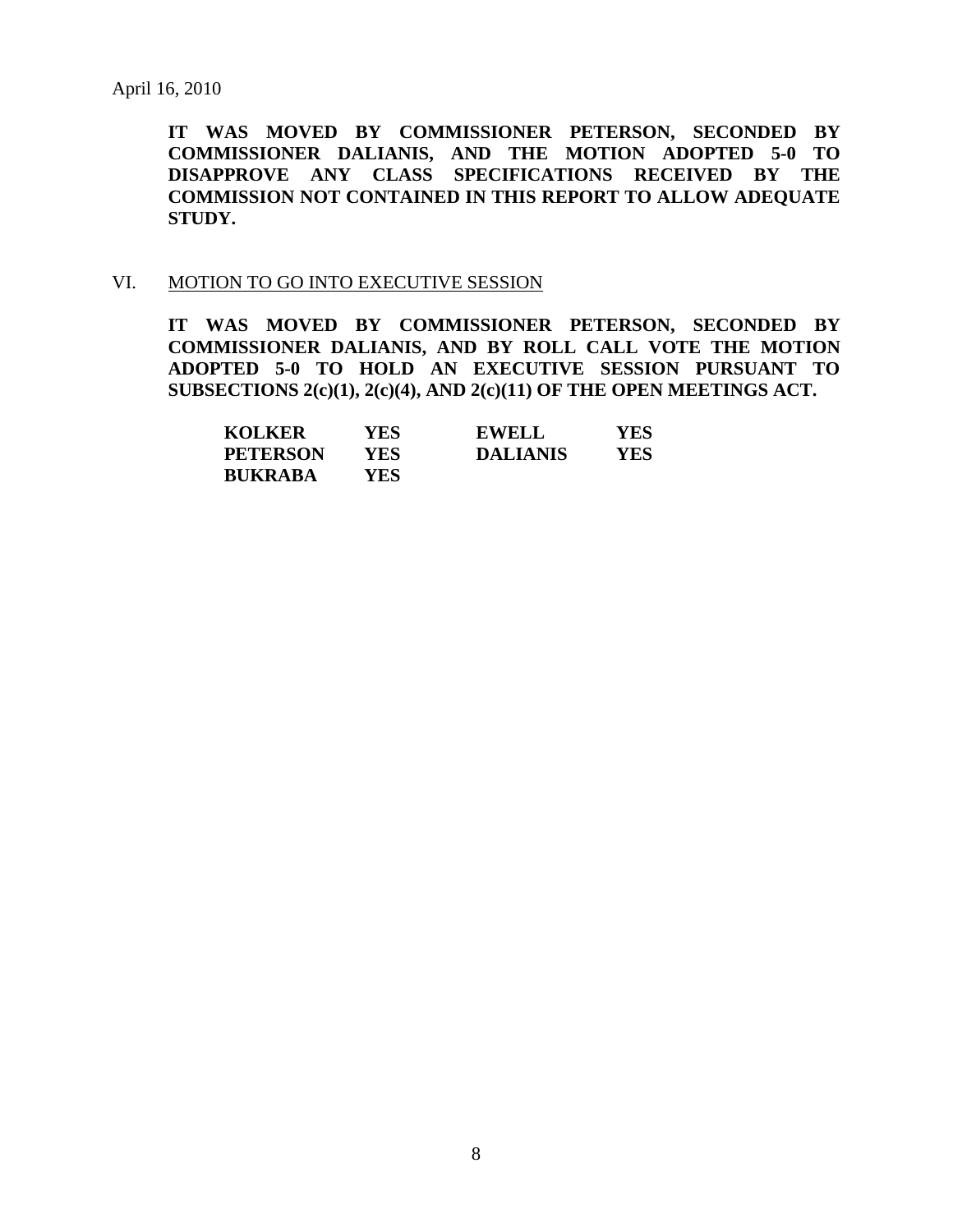### VII. RECONVENE MEETING

Upon due and proper notice the regular meeting of the Illinois Civil Service Commission was reconvened at 160 N. LaSalle Street, Suite S-901, Chicago, Illinois at 11:29 a.m.

#### PRESENT

Chris Kolker, Chairman (by telephone); Raymond W. Ewell, Barbara J. Peterson, Betty A. Bukraba, and Ares G. Dalianis Commissioners; Daniel Stralka, Executive Director; and Andrew Barris, Assistant Executive Director (by telephone).

### VIII. NON-MERIT APPOINTMENT REPORT

The Personnel Code permits non-merit appointments for a limited period of time, i.e., emergency appointments shall not exceed 60 days and shall not be renewed, and positions shall not be filled on a temporary or provisional basis for more than six months out of any twelve-month period. Consecutive non-merit appointments are not violative of the Code; however, they do present a possible evasion of merit principles and should be monitored. Set forth below is the number of consecutive non-merit appointments made by each department. These statistics are from the Department of Central Management Services' Consecutive Non-Merit Report.

| Agency                                | 2/28/10                     | 3/31/10      | 3/31/09 |
|---------------------------------------|-----------------------------|--------------|---------|
| Aging                                 |                             |              |         |
| Agriculture                           |                             | O            |         |
| <b>Central Management Services</b>    |                             | 0            |         |
| <b>Children and Family Services</b>   |                             | $\mathbf{2}$ |         |
| Commerce and Economic Opportunity     |                             | 0            |         |
| <b>Criminal Justice Authority</b>     |                             | 0            |         |
| <b>Employment Security</b>            | 3                           | $\mathbf{2}$ |         |
| <b>Healthcare and Family Services</b> | $\mathcal{D}_{\mathcal{A}}$ |              |         |
| <b>Historic Preservation Agency</b>   |                             |              |         |
| <b>Natural Resources</b>              | $\mathcal{D}_{\mathcal{A}}$ |              |         |
| <b>State Police</b>                   |                             | 0            |         |
| Transportation                        | 21                          | 10           |         |
| Veterans' Affairs                     |                             | O            |         |
| Workers' Compensation Commission      |                             | O            |         |
| Totals                                | 34                          | 19           | 28      |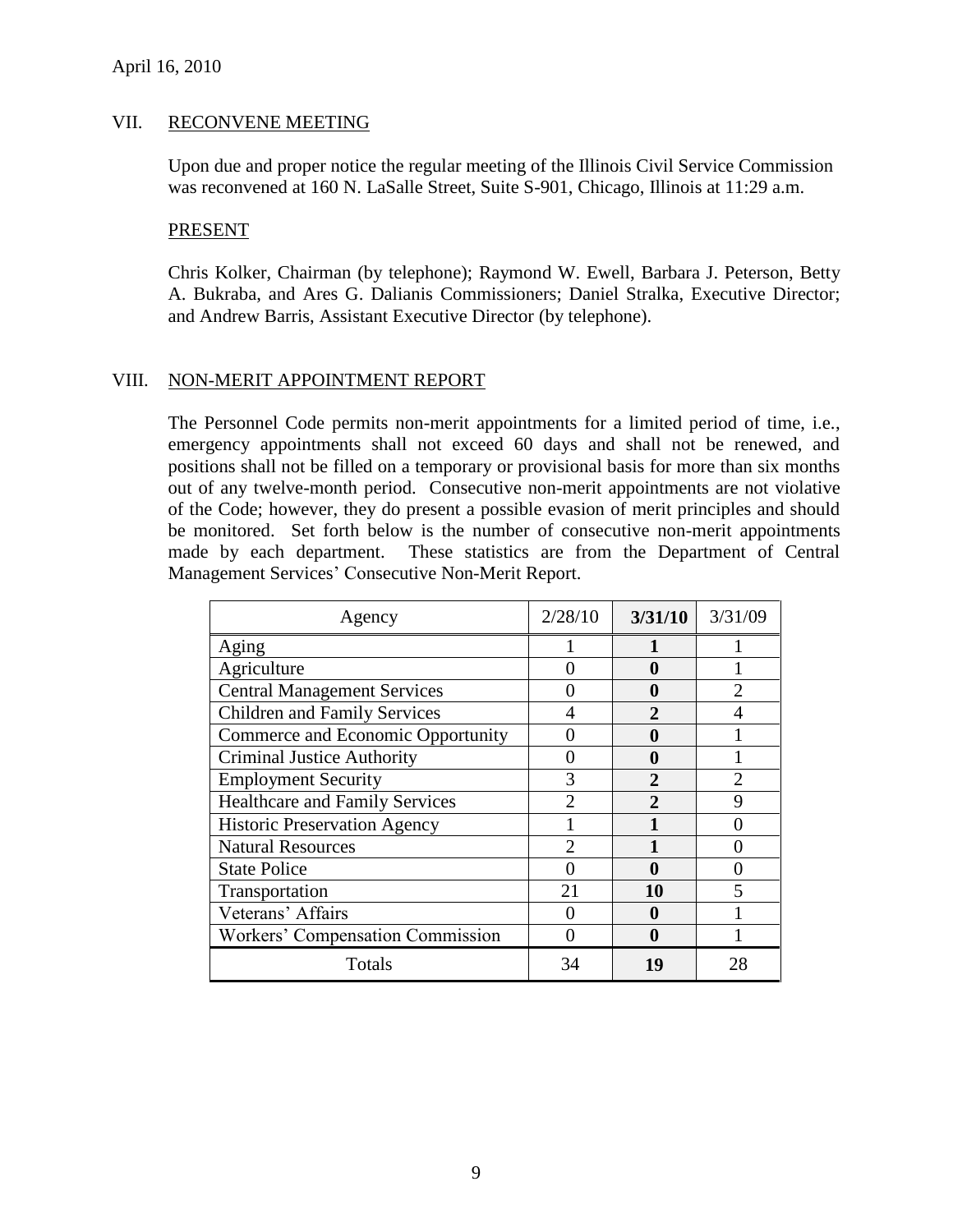# IX. APPEALS TERMINATED WITHOUT DECISION ON THE MERITS

# **DISMISSED**

#### **GT-49-09**

| Employee   | John P. Rogers, II            | <b>Appeal Date</b>   | 6/26/09                      |
|------------|-------------------------------|----------------------|------------------------------|
| Agency     | <b>FPR</b>                    | <b>Decision Date</b> | 3/24/10                      |
| Type       | <b>Geographical Transfer</b>  | ALJ                  | Daniel Stralka               |
| Allegation | <b>Transferred from</b>       | Proposal for         | Dismissed subject to         |
|            | <b>Chicago to Des Plaines</b> | Decision             | Commission approval; default |
|            |                               |                      | (no show at hearing).        |

#### **DISMISSED**  $\bullet$

#### **DA-41-10**

| Employee  | Genevieve A. Bernard            | <b>Appeal Date</b>   | 3/08/10              |
|-----------|---------------------------------|----------------------|----------------------|
| Agency    | <b>DES</b>                      | <b>Decision Date</b> | 3/18/10              |
| Type      | Discharge                       | <b>ALJ</b>           | Daniel Stralka       |
| Change(s) | Failure to return from leave of | Proposal for         | Dismissed subject to |
|           | absence; failure to follow      | Decision             | Commission approval; |
|           | directive to report to work or  |                      | withdrawn.           |
|           | contact manager                 |                      |                      |

### **DISMISSED**

### **DA-45-10**

| Employee  | Diana Bleimehl     | <b>Appeal Date</b>   | 3/15/10                          |
|-----------|--------------------|----------------------|----------------------------------|
| Agency    | <b>DVA</b>         | <b>Decision Date</b> | 3/29/10                          |
| Type      | Discharge          | <b>ALJ</b>           | <b>Andrew Barris</b>             |
| Change(s) | Conduct unbecoming | Proposal for         | Dismissed subject to Commission  |
|           | and inability to   | Decision             | approval; withdrawn (will pursue |
|           | perform job duties |                      | via grievance).                  |

**IT WAS MOVED BY COMMISSIONER DALIANIS, SECONDED BY COMMISSIONER PETERSON, AND BY ROLL CALL VOTE OF 5-0 THE MOTION ADOPTED TO AFFIRM AND ADOPT THE ADMINISTRATIVE LAW JUDGES' PROPOSALS FOR DECISION DISMISSING THE APPEALS OF JOHN P. ROGERS II, GENEVIEVE A. BERNARD, AND DIANA BLEIMEHL.**

| <b>KOLKER</b>   | YES  | <b>EWELL</b>    | YES |
|-----------------|------|-----------------|-----|
| <b>PETERSON</b> | YES  | <b>DALIANIS</b> | YES |
| <b>BUKRABA</b>  | YES- |                 |     |